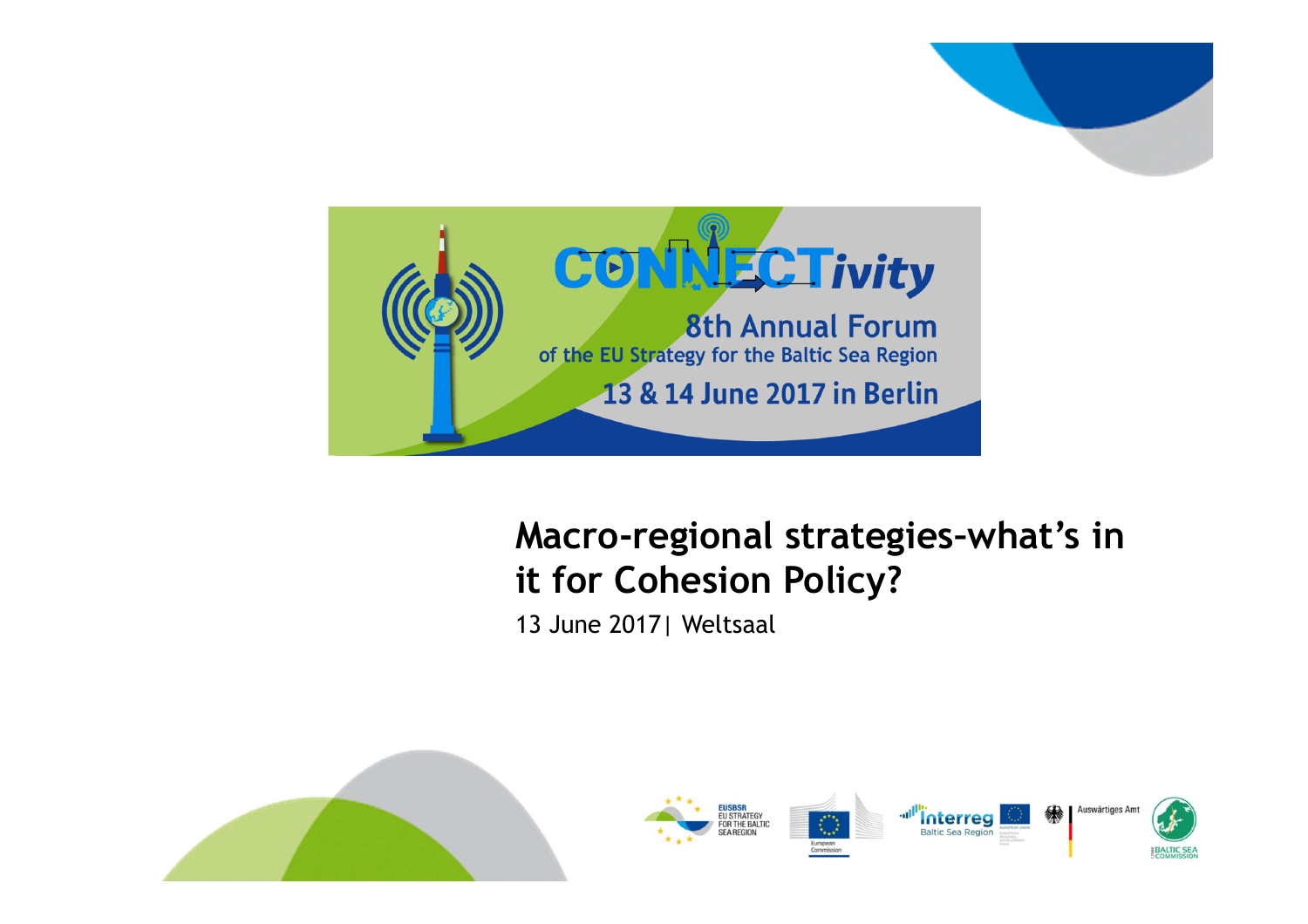

# Added value of macro-regional strategies

Macro-regional strategies–what's in it for Cohesion Policy?

13 June 2017 | Berlin, Germany

Baiba Liepa Interact Programme





**European Regional Development Fund**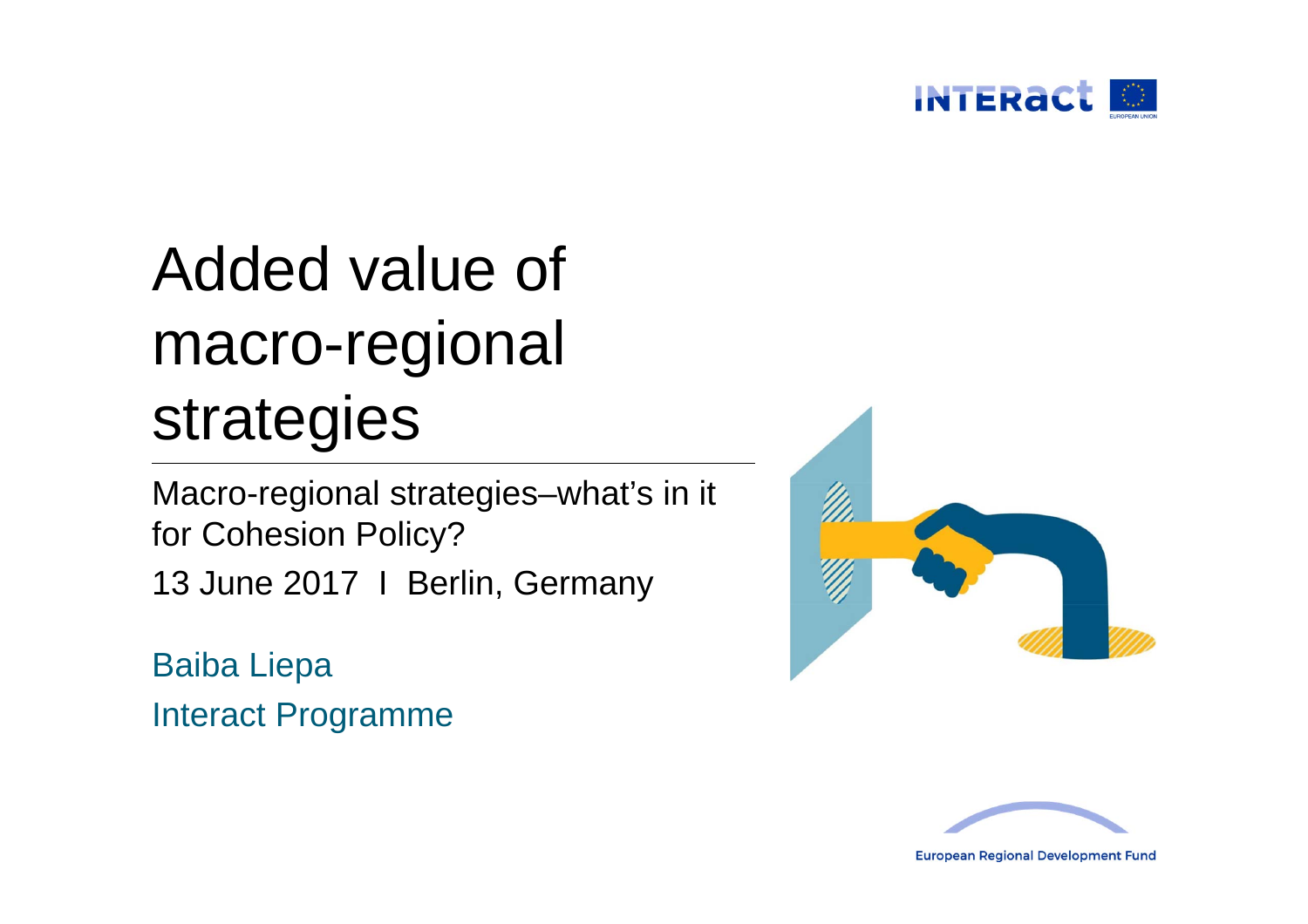

## **Background**

- • Launched by Interact Programme in 2016, finalised in 2017
- Conducted by Spatial Foresight GmbH
- • Aiming at collecting arguments on why to engage in macro-regional cooperation
- • 31 project and respective funding programmes were analysed:
	- $\checkmark$  Innovation and research
	- $\checkmark$  Environment
	- $\checkmark$  Transport and navigability

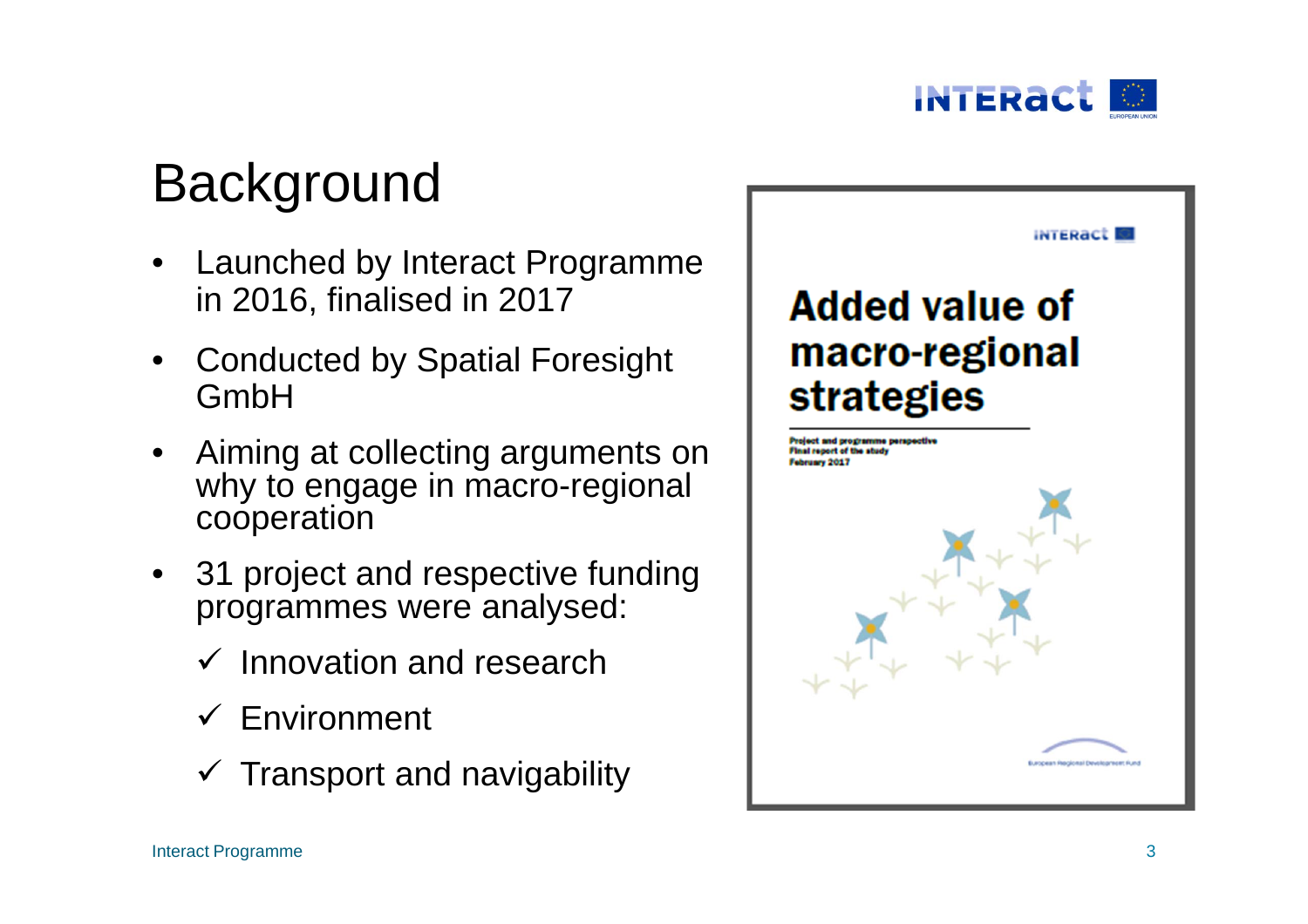

### What macro-regional strategy can offer for projects?

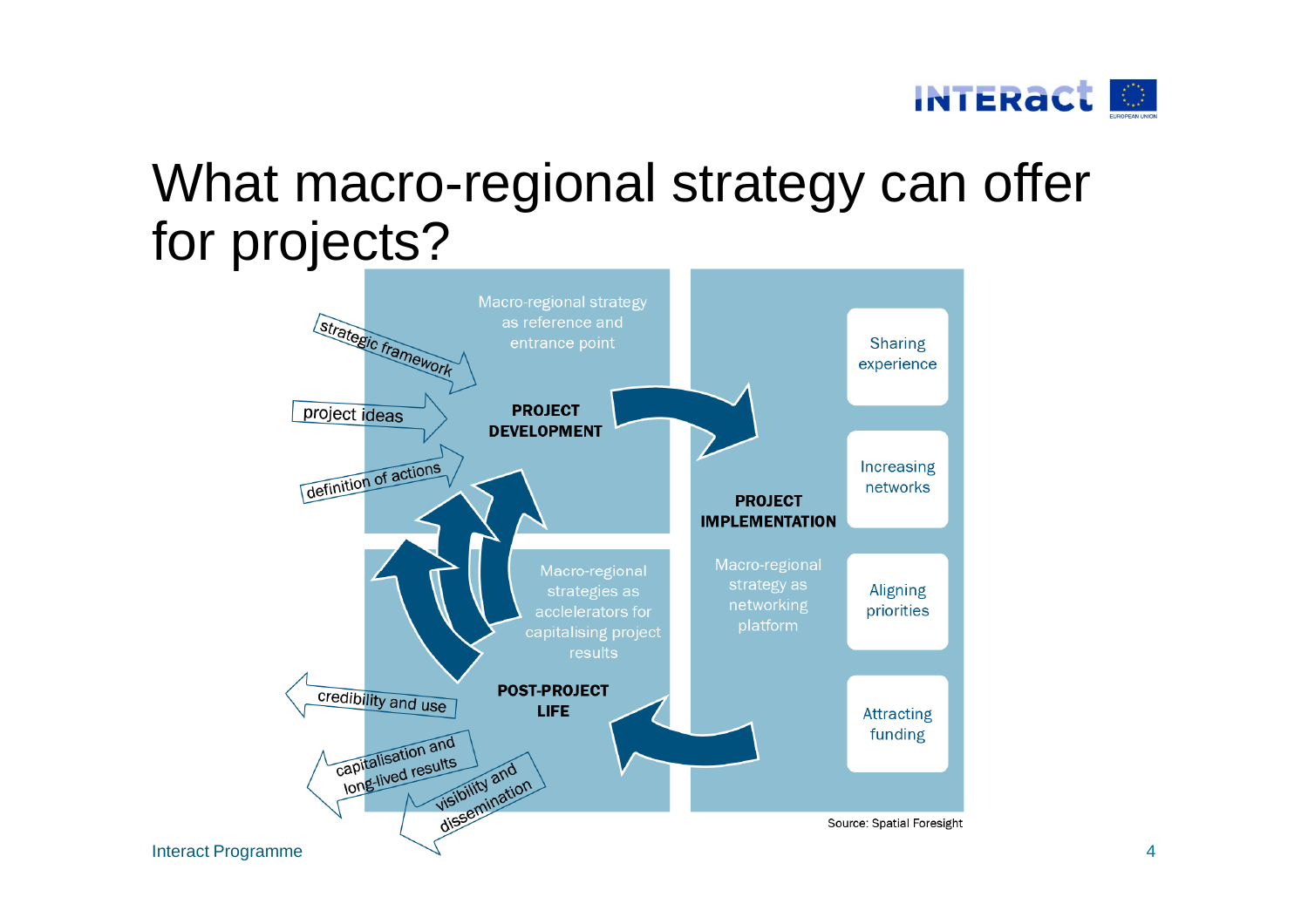

### What macro-regional strategy can offer for projects?

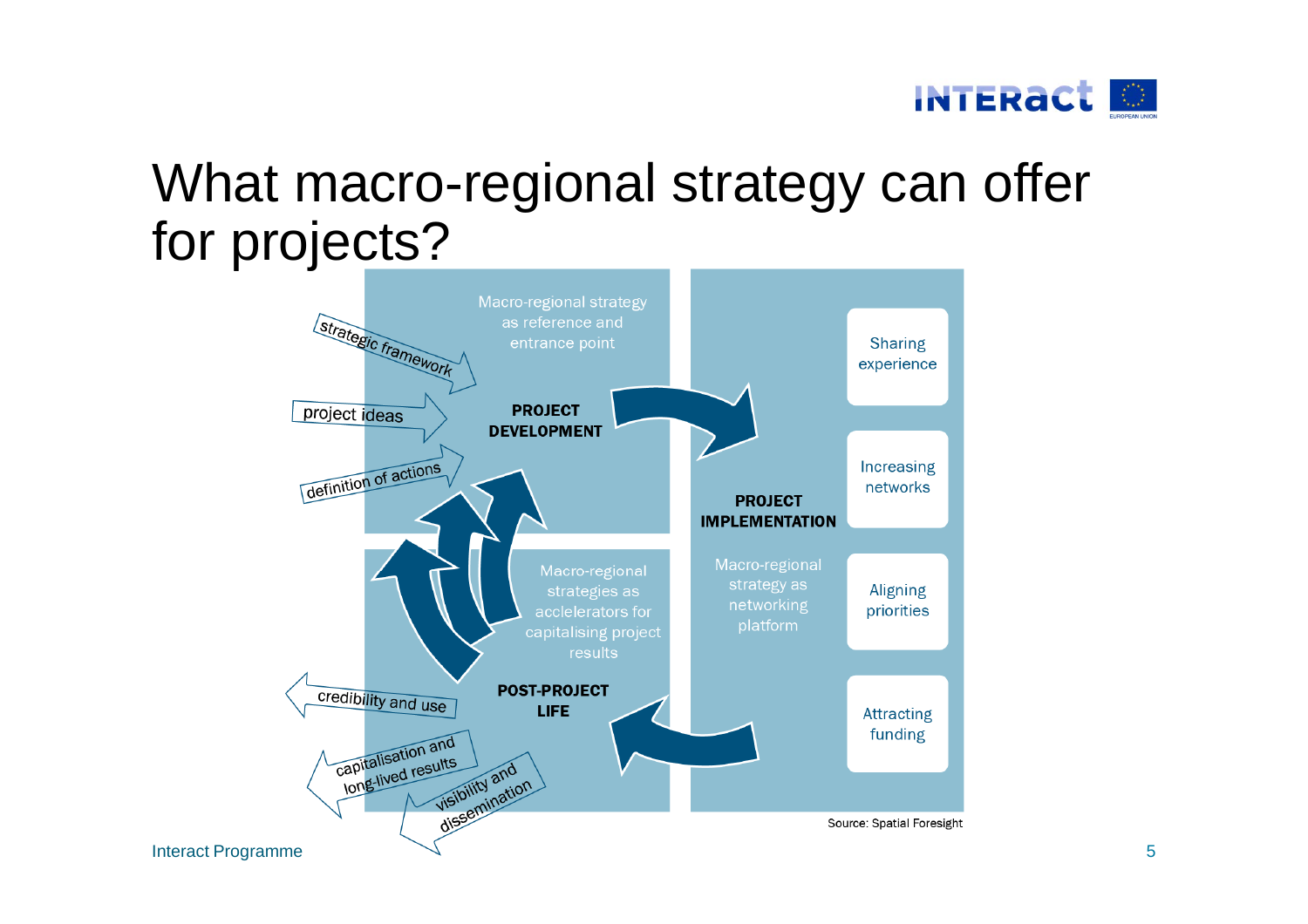

### What macro-regional strategy can offer for programmes: programming phase?

- • Easier consensus in defining programme priorities and objectives;
- Strategic framework to shape programme priorities



Recognised benefits **Potential added values** 

- • Facilitation of inter-sectorial programming
- •Easier alignment of funding
- • Easier alignment of thematic and specific objectives of ESIF programmes and ESIF implementation partnerships
- •Potential for coordination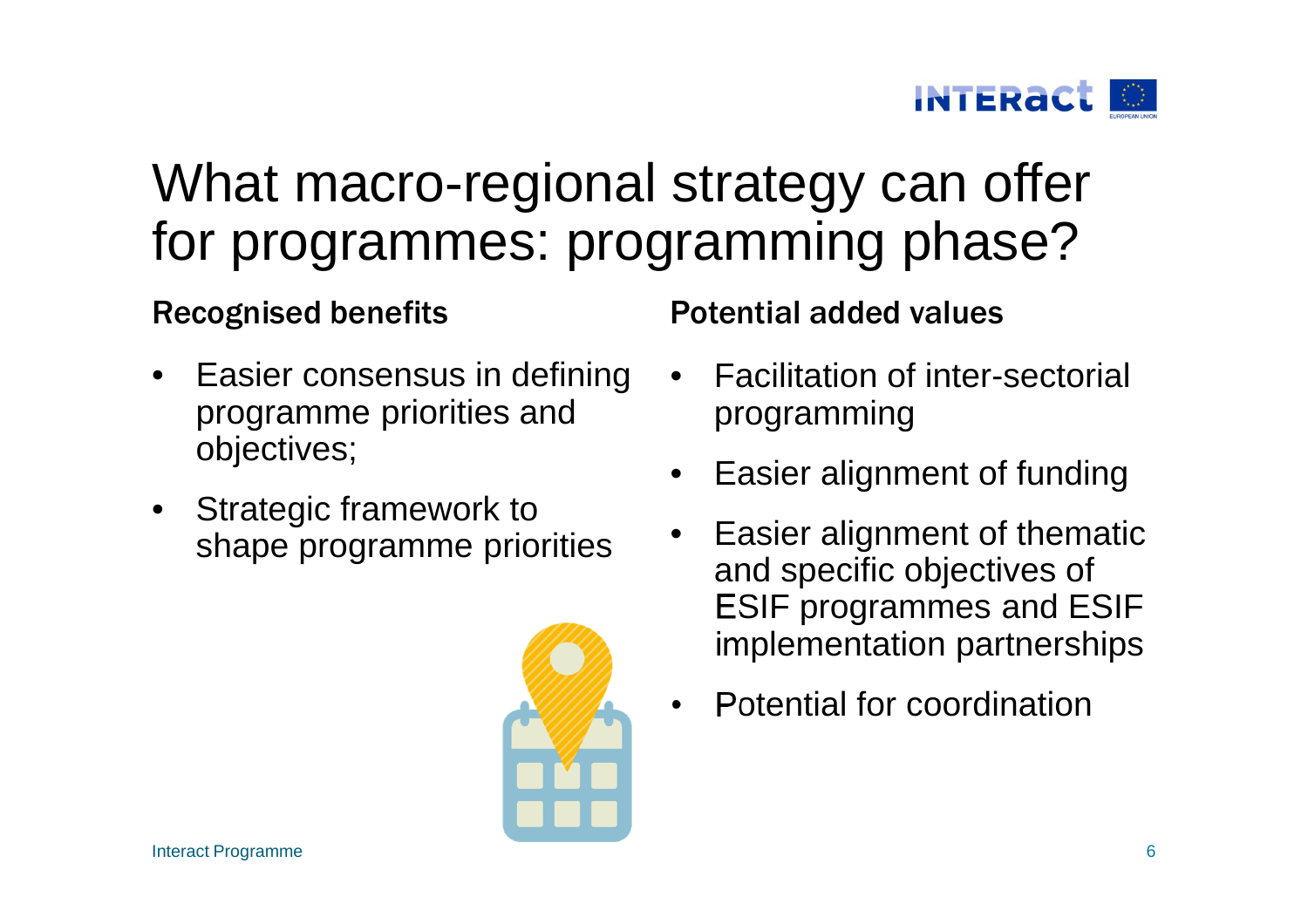

### What macro-regional strategy can offer for programmes: implementation phase?

• Easier dissemination and communication



Recognised benefits **Potential added values** 

- • Better and easier coordination with and across funding sources
- Synergies and better coordination with similar networks
- • Organisation of more efficient thematic networks and partnerships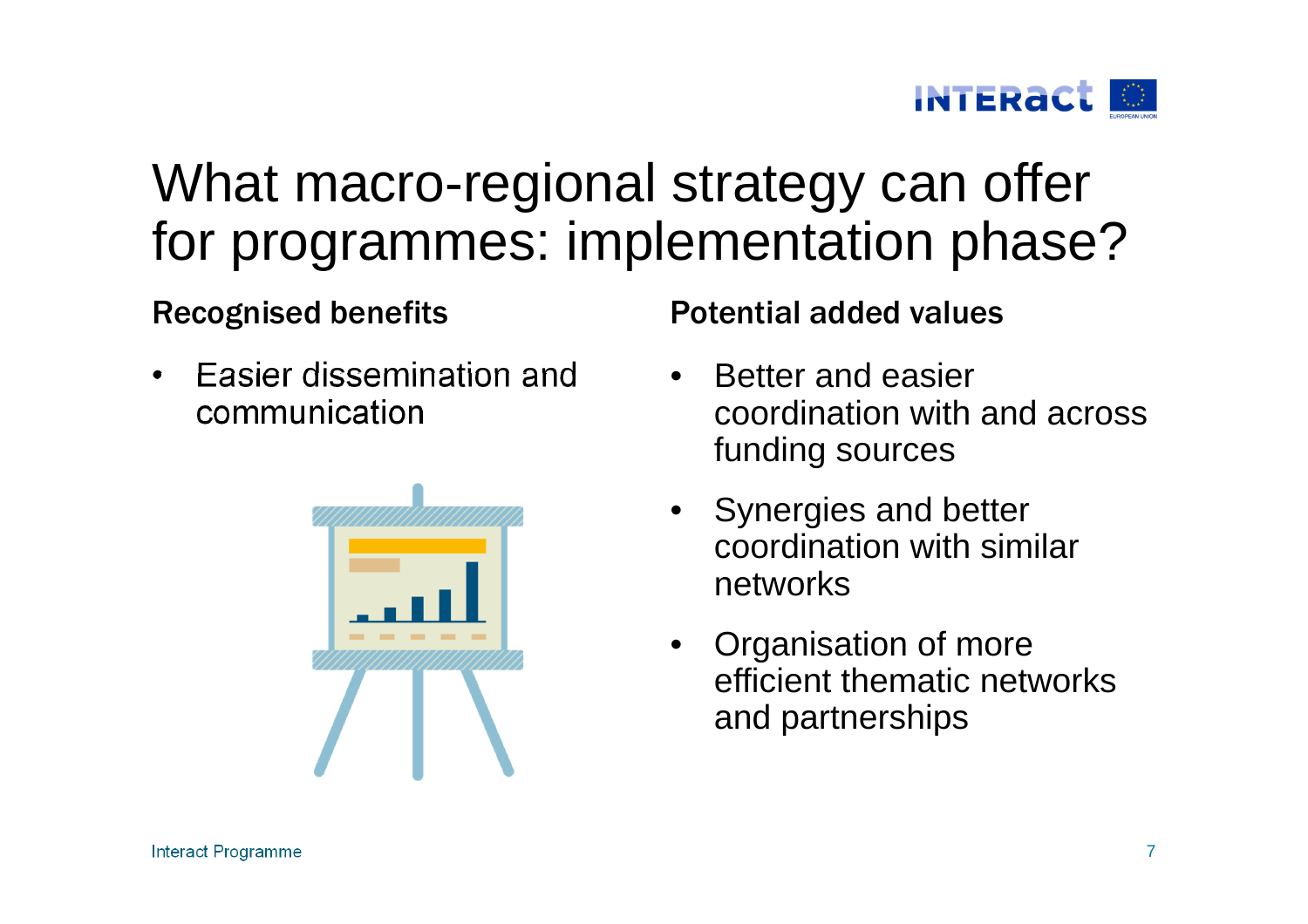

#### What macro-regional strategy can offer for programmes: closure phase?

- • Efficient dissemination of programme and project results, lessons learnt, new solutions, good practices
- Better overview of projects and ongoing processes within specific field

Recognised benefits **Potential added values** 

• Easier for ESIF programmes to show and document evidence that contributes to desired socioeconomic changes

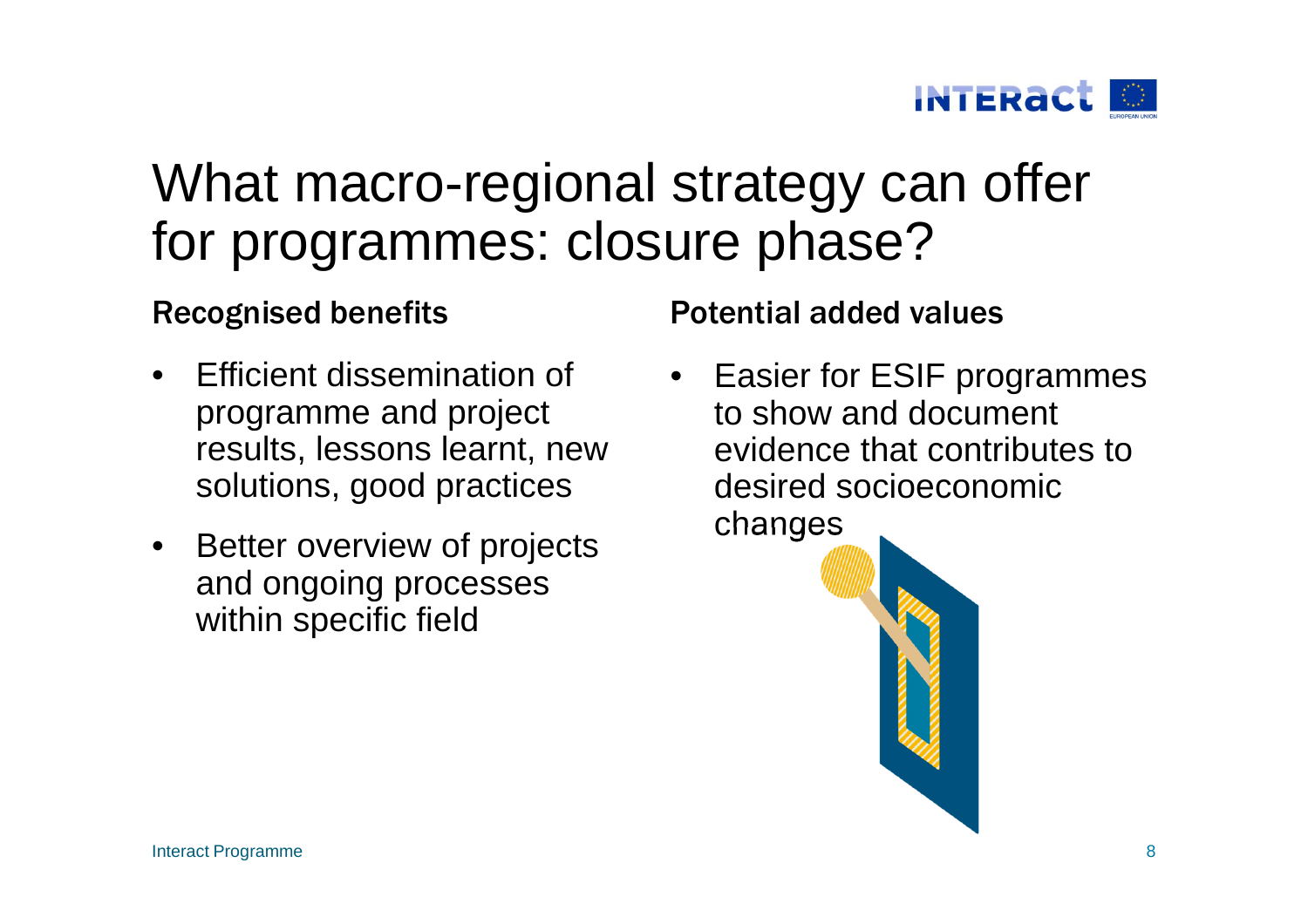

### Way forward



**Exploit strategic framework**

**Employ platform benefits**

**Capitalise on the 'symbolic' importance**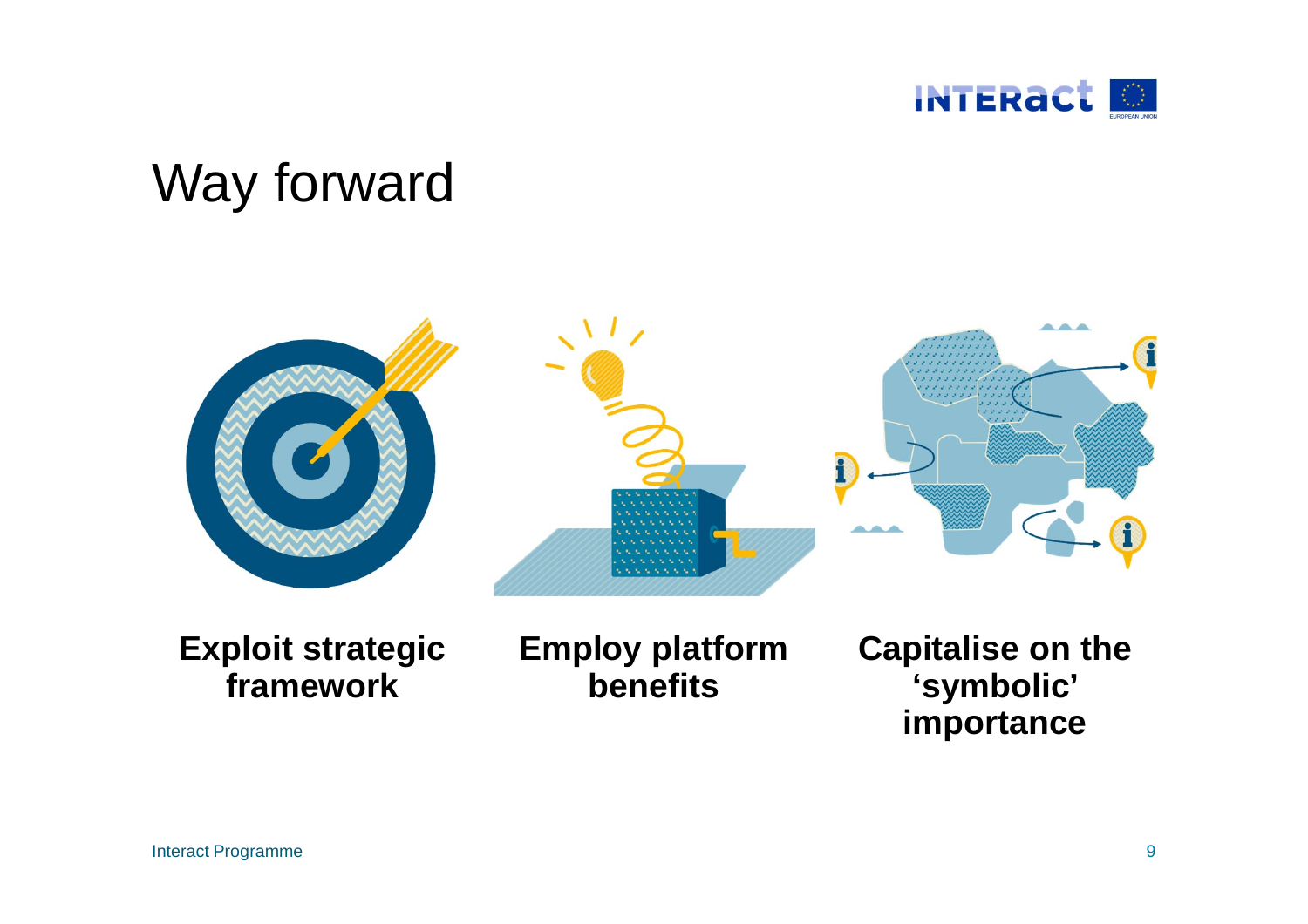



Chaos Theory